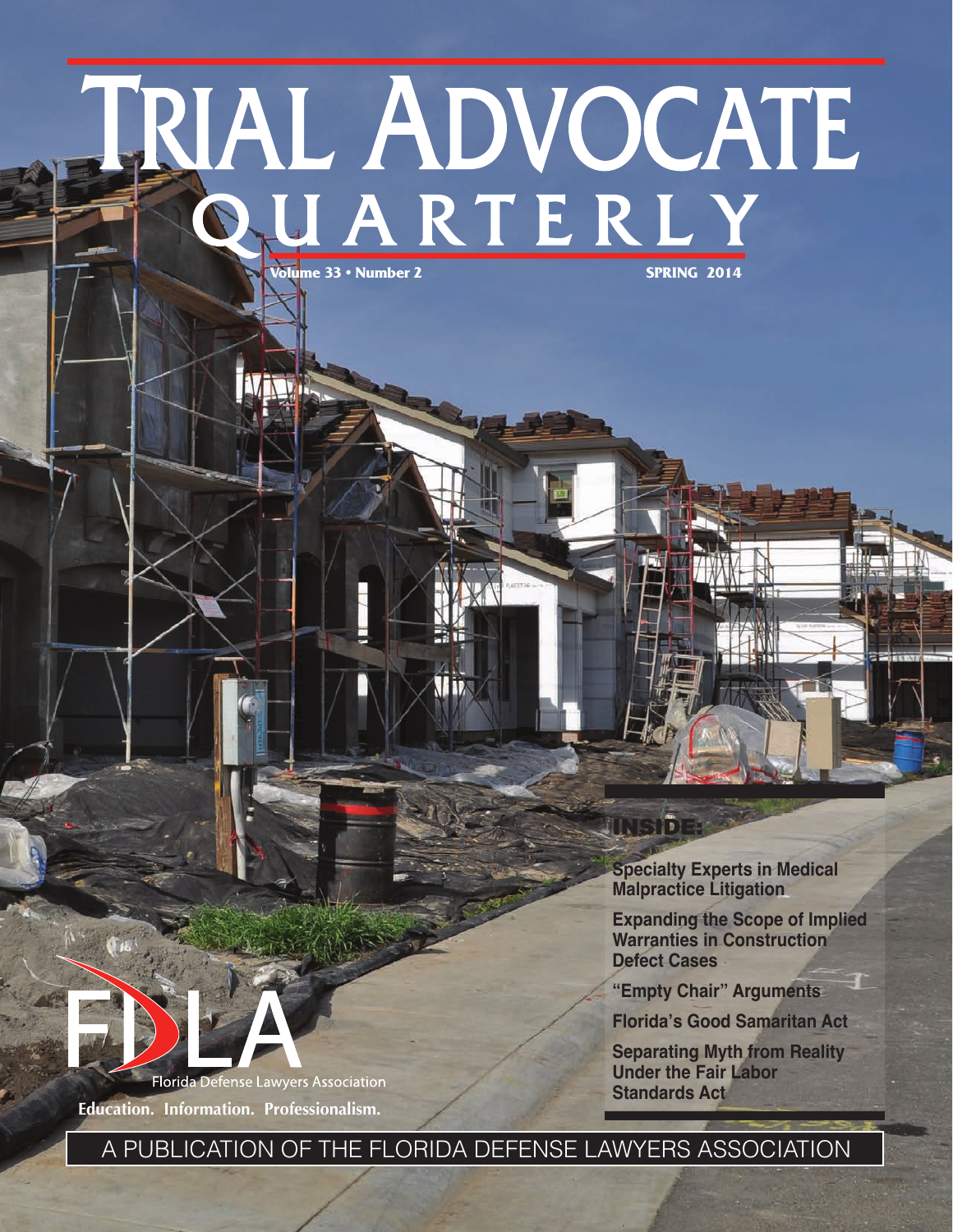# **The Good Samaritan Act: "Immunity" in the Emergent Care Setting**

By Francys C. Martin

The next article argues that Florida's Good Samaritan Act is underutilized, and suggests one reason may be the lack of established definitions for certain of the Act's terms. The article also explores potential legislative revisions to the Act.

Most of us know the story of the Good Samaritan<sup>1</sup> as a call to help those who are sick or injured, even when we have no obligation to do so. That call has been affirmed in modern culture by the creation of laws supporting the moral imperative that we help others in need. In fact, all 50 states have passed some variation of the "Good Samaritan Act." Some of these laws create a duty to rescue and encourage bystanders to assist. Yet other Good Samaritan laws are intended to protect the actions of private citizens assisting others in emergency circumstances, outside of a hospital or physician's office, where some injury is inadvertently caused.

This article reviews the history of the Good Samaritan Act in Florida<sup>2</sup> and the intent behind its implementation and evolution. Portions of the Good Samaritan Act are examined, particularly those dealing with health care providers, as well as the definitions, both within and outside of the Good Samaritan Act, that may guide application of the Act. Also examined are successful applications of the Good Samaritan Act in recent case law. Finally, future potential revisions and improvements of the Good Samaritan Act are explored.

Florida's Good Samaritan Act begins by addressing any person providing assistance, as follows:

> Any person, including those licensed to practice medicine, who gratuitously and in good faith renders emergency care or treatment either in direct response to emergency situations related to and arising out of a public health emergency…, a state of emergency…or at

the scene of an emergency outside of a hospital, doctor's office, or other place having proper medical equipment, without objection of the injured victim or victims thereof, shall not be held liable for any civil damages as a result of such care or treatment or as a result of any act or failure to act in providing or arranging further medical treatment where the person acts as an ordinary reasonably prudent person would have acted under the same or similar circumstances. 3

When originally enacted, Florida's Good Samaritan Act ensured protection to those who provided emergency care outside of a hospital facility setting. 4 With regard to any individual, it did not require a person to act; should a person decide to act, however, he or she must act reasonably. 5 Florida later extended the scope of the Good Samaritan Act to provide additional protections specifically to health care providers. At the time, these protections were only applicable when the patient entered through the hospital's emergency or trauma center. 6 In 2003, the Good Samaritan Act was broadened even further by eliminating that requirement. 7

The portion of the Act pertaining to medical providers now reads "[a]ny health care provider, including a hospital licensed under chapter 395,<sup>8</sup> providing emergency services…shall not be held liable for any civil damages as a result of such medical care or treatment…"9 It would appear, then, that legislators recognized that emergent care could be

## ABOUT THE AUTHOR...



**FRANCYS CALLE MARTIN** is a Claims and Litigation Coordinator with the State University System of Florida Board of Governors Self-Insurance Programs, serving primarily the Self-Insurance Program at the University of Florida, as well as Florida Atlantic University, Florida International University, University of Central Florida, and Florida State University. Her work focuses on claims management, litigation defense, and loss prevention services. She graduated from the University of Florida College of Law and was admitted to the Florida Bar in 2000.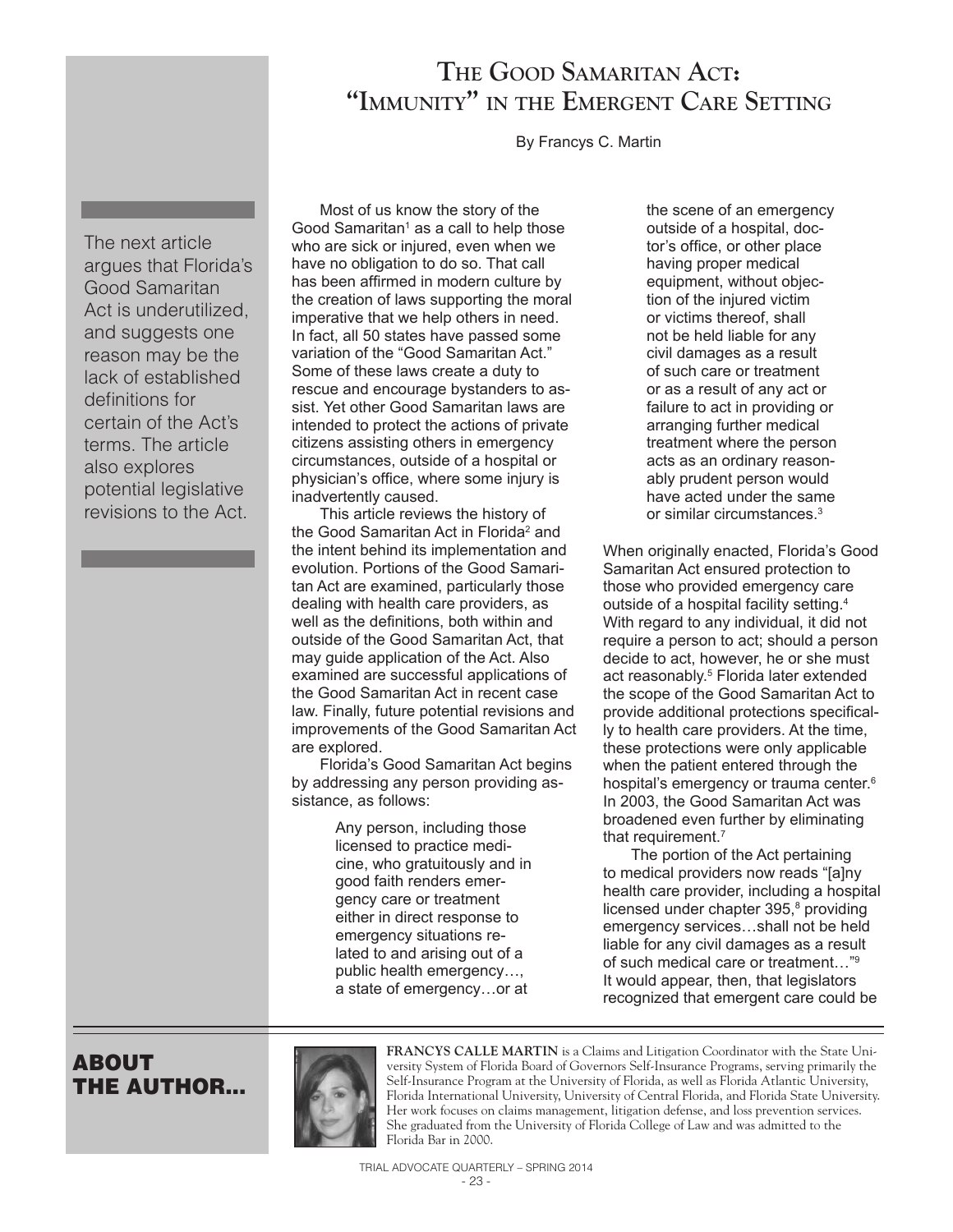provided in facilities that did not have a dedicated emergency room or were not designated as trauma centers. This may be argued to be in better alignment with the intent of the Good Samaritan Act.

The intent of Florida's legislature was clear: "to encourage health care practitioners to provide necessary emergency care to all persons without fear of litigation."10 Florida legislators recognized that extending these protections to health care providers would encourage the treatment of emergency patients and serve the public good. In fact, the statute provides for the protection of "health care practitioners" and does not specify that these be only practitioners of emergency medicine. 11 Therefore, this may be interpreted to include and protect the care provided not only by physicians, but also physician assistants, nurses, midwives, and all other extenders, and a number of other specialized providers that may be rendering emergency care. 12

### **Overview of Definitions**

Although the primary focus of this statute is emergency care, the Good Samaritan Act does not define emergency care, emergency services, or emergency treatment. The First District Court of Appeal has found sufficient definition in section 768.13(2)(b)2.a, which extends the Act's protection for an act or omission

> [w]hich occurs prior to the time the patient is stabilized and is capable of receiving medical treatment as a nonemergency patient, unless surgery is required as a result of the emergency within a reasonable time after the patient is stabilized, in which case the immunity provided by this paragraph applies to any act or omission of providing medical care or treatment which occurs prior to the stabilization of the patient following the surgery. <sup>13</sup>

The First District has stated that this language describes the scope of the Act, and "provides a temporal limitation on the 'emergency services' that are subject to immunity."14 It is at least arguable that the Act provides more guidance regarding when an emergency ends than it does regarding the point in time at which an emergency begins. Until the Florida Supreme Court addresses the issue or the Legislature amends the Act, definitions from other chapters of Florida Statutes may be helpful.

Though not exact in its terminology, the closest definition of "emergency care or treatment" is found under section 395.002, Florida Statutes, dealing with hospital licensing and regulation. It provides a definition of "emergency services and care" as follows:

> Emergency services and care" means medical screening, examination, and evaluation by a physician, or, to the extent permitted by applicable law, by other appropriate personnel under the supervision of a physician, to determine if an emergency medical condition exists and, if it does, the care, treatment, or surgery by a physician necessary to relieve or eliminate the emergency medical condition, within the service capability of the facility. 15

This definition, however, begets the need for the definition of an "emergency medical condition." Section 395.002 also defines this term, in part, as "a medical condition manifesting itself by acute symptoms of sufficient severity, which may include severe pain, such that the absence of immediate medical attention could reasonably be expected to result in" serious jeopardy, impairment, or dysfunction. 16 The combination of these two terms provides us with a fairly good understanding of the nature of a medical condition severe enough that it requires immediate attention and which begins from the time of the patient's initial screening

TRIAL ADVOCATE QUARTERLY – SPRING 2014

by health care personnel.

The assessment of the patient as having been deemed stabilized becomes critical to the determination of the umbrella of liability protection for the health care provider under the statute. This may be an appropriate area for the trier of fact to determine when the patient was stabilized and capable of receiving medical treatment as a nonemergency patient. The Act does not define "stabilization." However, Chapter 395, Florida Statutes, governing hospital licensing, defines "stability" similarly to the Federal Emergency Medical Treatment and Active Labor Act (EM-TALA),<sup>17</sup> to mean "with respect to an emergency medical condition, that no material deterioration of the condition is likely, within reasonable medical probability, to result from the transfer of the patient from a hospital."18

Under the Good Samaritan Act, one may argue that if the patient was never deemed to be stable by a health care provider or does not appear to meet the definition for stability under either EMTALA or Florida statutes, the protections of the Act may extend for an indefinite period of time. Further, if the patient is stabilized prior to surgery, these protections may still be extended through and including the surgery, if that surgery occurs within a reasonable time after the stabilization. If never stabilized prior to surgery, plaintiff's counsel may argue that the further out the surgery is scheduled, the higher the likelihood that the patient should be deemed stable and further limit the scope of the protections under the Act. Yet another potentially difficult hurdle for the health care practitioner to overcome is the occurrence of stabilization prior to surgery and what measurement of time between stabilization and subsequent surgery is considered reasonable. Legislators anticipated that some creative defendants might seek to extend these protections by arguing that subsequent medical emergencies followed as a result of the original emergency. Consequently, the Act limits the protections of immunity to those "related to the original medical emergency." 19

Once a health care provider has been able to successfully establish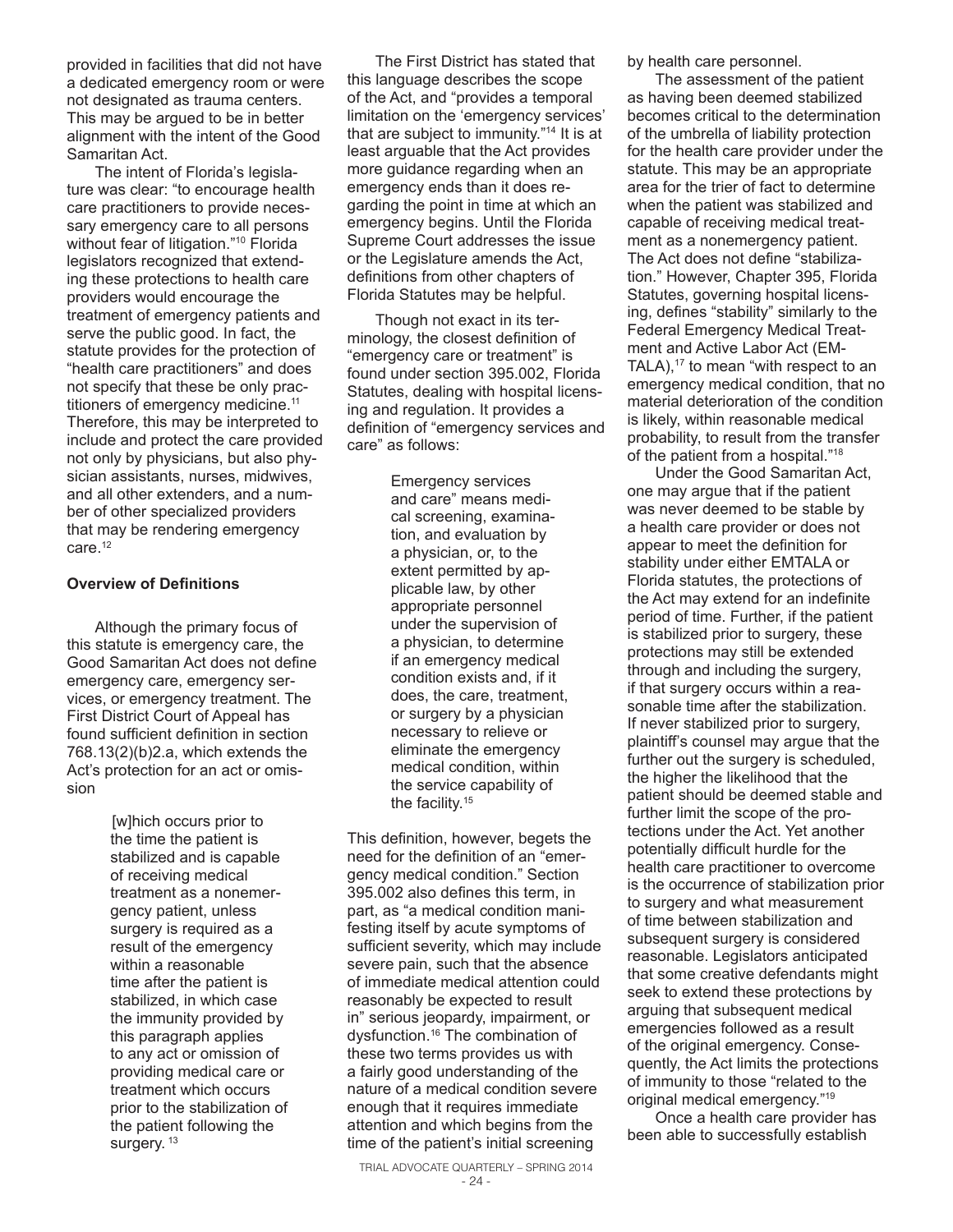that the patient presented for emergency services, is not stable, and is not capable of receiving medical treatment as a nonemergency patient, the immunity of the Good Samaritan Act should apply. However, the First District points out that, though titled in part as providing "immunity from civil liability," it does not provide absolute immunity to the health care provider, but instead imposes a higher standard of proof before liability can be imposed.<sup>20</sup> When the Act is applied and statutory requirements are met, any health care provider providing emergency services "shall not be held liable for any civil damages as a result of such medical care or treatment unless such damages result from providing, or failing to provide, medical care or treatment under circumstances demonstrating a *reckless disregard* for the consequences so as to affect the life or health of another." 21 Reckless disregard is defined as "conduct that a health care provider knew or should have known, at the time such services were rendered, created an unreasonable risk of injury so as to affect the life or health of another, and such risk was substantially greater than that which is necessary to make the conduct negligent."<sup>22</sup> The Third District Court of Appeal has specifically held that the determination of reckless disregard is an issue for the jury. 23

### **Jury Instructions**

 Fortunately, there are standard jury instructions to assist the jury. 24 Of note, however, these jury instructions do not conform with the current language of the Act in some respects, as they were formed in 1995 in response to the 1988 amendment of the Act. <sup>25</sup> In the first of these jury instructions, there is no issue for the jury to address as to the applicability of the Act, but rather whether the health care provider acted with reckless disregard and was the legal cause of the patient's injury. 26 These jury instructions also elaborate upon the definition of "reckless disregard" and appear to provide a greater appreciation for the emergency setting and all the considerations made by the health care provider. Though not

authoritative, these instructions provide factors to consider in the evaluation of reckless disregard, including:

- the seriousness of the situation:
- the lack of a prior patientphysician relationship;
- the time constraints due to other emergencies requiring care or treatment at the same time;
- the lack of time or ability to obtain appropriate medical consultation; and
- $\blacksquare$  the inability to obtain an appropriate medical history of the patient.<sup>27</sup>

This instruction very clearly takes into account the emergency department environment, the patient population, and the need to triage patients in a state where there are over eight million emergency department visits per year. 28 Nevertheless, the standard of care expected of the health care provider is not diminished by any of these factors. Each of these factors considers whether the healthcare provider knew or should have known that they created an unreasonable risk of injury. Consequently, while plaintiffs must prove reckless disregard rather than simple negligence, it is not impossible for them to show that a physician should have known that their act or omission would result in harm to the patient. Further, this standard of care is not necessarily limited to state-licensed Florida hospitals. This standard may also apply to military hospitals under the Federal Tort Claims Act (FTCA), despite the fact that those are not licensed by the State of Florida or specifically required to comply with the Good Samaritan Act. 29 Where the military hospital is found to be "sufficiently analogous" to a similarly situaed state hospital, it may also benefit from the Good Samaritan Act. 30

The second of these jury instructions is intended for use when there remains a jury issue as to the applicability of the Good Samaritan Act.<sup>31</sup> It provides yet another definition for consideration of an emergency. Although the definition predates the most recent amendment of the

Act, it may still assist in adding to the weight and breadth of the Act's applicability, defining "emergency circumstances":

> Care/treatment is rendered under emergency circumstances when a hospital/physician renders medical care/treatment required by a sudden, unexpected situation or event that resulted in a serious medical condition demanding immediate medical attention, for which claimant/decedent initially entered the hospital through its emergency room/trauma center, before claimant/decedent was medically stabilized and capable of receiving care/treatment as a nonemergency patient. 32

### **Interpretive Case Law**

Despite the importance of the Good Samaritan Act, its long history, and its potential to eliminate the liability of a health care provider, there is little case law interpreting it. In one recent case decided by the First District Court of Appeal, Harris v. Soha,<sup>33</sup> the court affirmed a directed verdict for a defendantanesthesiologist based on the Act. In *Soha*, the patient presented to the hospital's emergency room with tongue and throat swelling. Though there were no on-call anesthesiologists at this hospital, the emergency room attending physician called for anesthesia assistance. The anesthesiologist, who was on-call for obstetrics, had already been called into the hospital for an obstetric procedure and responded to the request for assistance in the emergency room. The anesthesiologist assessed the patient's tongue and throat swelling, but refused to perform an oral or nasal intubation because the patient was on blood thinning medications and there was concern this would cause additional care issues. Plans were made to transfer the patient to another facility but, while waiting to be airlifted, the patient died. The patient's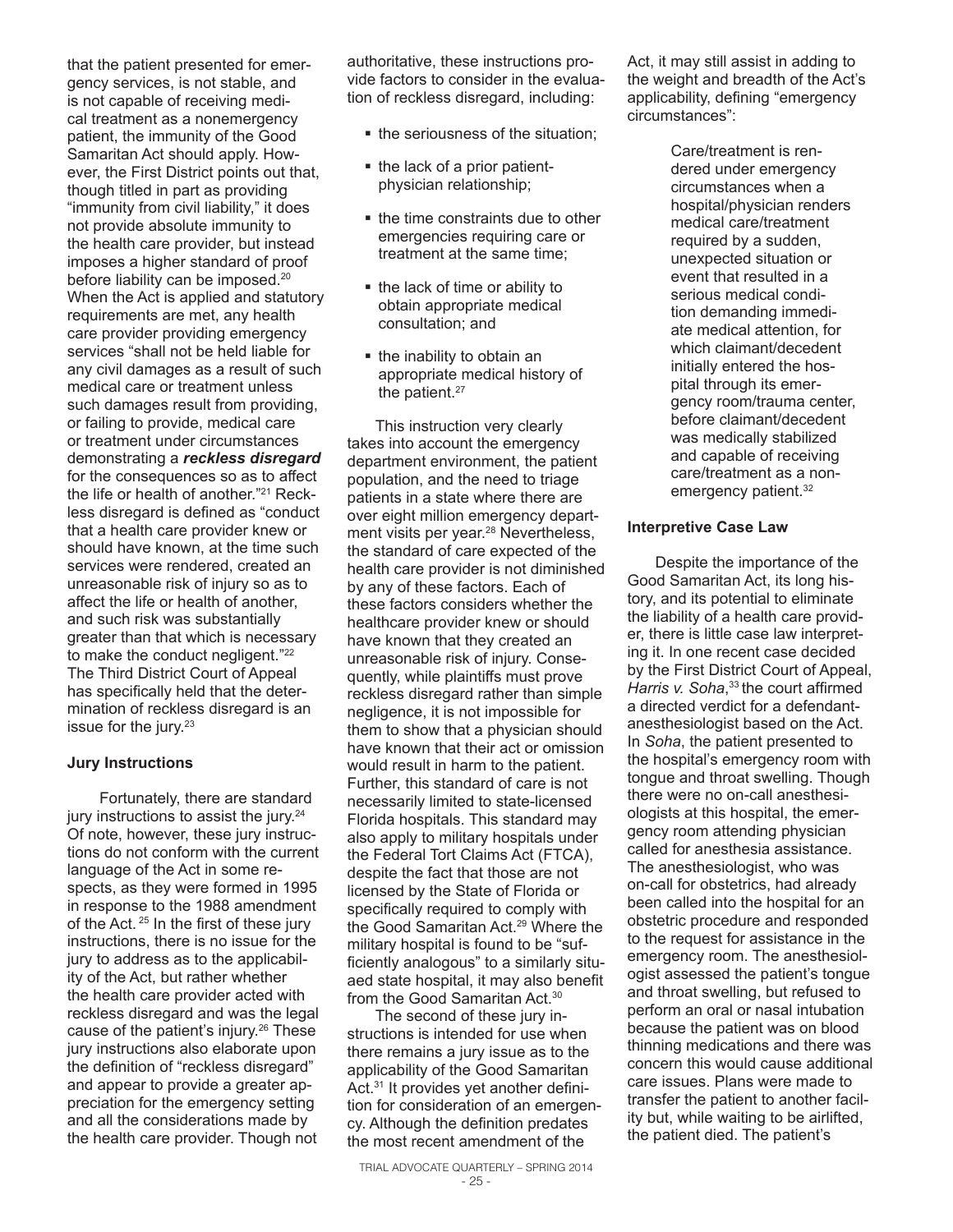estate filed a wrongful death suit against the anesthesiologist, alleging that he failed to act and could have prevented the patient's death.

The trial court ruled for the anesthesiologist on a motion for directed verdict seeking immunity under section 768.13(2)(c)1 of the Act, and the estate appealed. The relevant portions of this section apply where the health care provider "is in a hospital attending to a patient of his or her practice…and who voluntarily responds to provide care or treatment to a patient with whom at that time the practitioner does not have a then-existing health care patient-practitioner relationship."34 The estate first argued this section of the Act was not applicable because the anesthesiologist was not at the hospital "attending to a patient of his or her practice" when he responded to the emergency room request for assistance and that anesthesiologists do not have patients of their own practice. The First District found this to be too narrow a reading of this section. 35 The estate's next argument, that the anesthesiologist did not present to the emergency room voluntarily, was also rejected for failure to demonstrate the anesthesiologist had a responsibility to patients in the emergency room. 36

Most recently, in *University of Florida Board of Trustees v. Stone*, 37 the First District Court of Appeal again undertook the task of interpreting another section of the Good Samaritan Act, focusing on the heightened standard of proof. That case resulted in the reversal of a directed verdict for the defendant. 38 In the underlying action, the patient presented to the emergency room of one university-affiliated hospital with severe stomach pain and vomiting. He was examined, treated, and underwent testing and radiology. A surgeon was not available at this facility, requiring that the hospital arrange transfer to another facility. The physician at another universityaffiliated hospital, Alachua General Hospital (AGH), was contacted and suggested the patient undergo a CT scan prior to transfer to avoid possible delays at the accepting facility. The physician also noted concern for a gastric outlet obstruction. But the doctors at the first hospital were not informed of these issues prior to ambulance. The patient was admitted to the medical/surgical floor at AGH, a surgical consultation was ordered and he was administered additional treatment. He arrested about four hours after arrival at AGH and was transferred to the intensive care unit, where he expired the following morning after a second arrest. The estate filed suit for wrongful death against the University of Florida Board of Trustees (UF).

The arguments for and against the application of the Good Samaritan Act centered on the patient's status as stable or unstable. UF asserted that the Good Samaritan Act should apply because the patient was suffering from an emergency medical condition when he arrived at AGH and was not stable. The estate argued that the patient was stable when he was transferred, before ever arriving at AGH. If he were deemed to be unstable upon arrival to AGH, the Good Samaritan Act would apply. Following a motion for directed verdict by the estate, the trial court ruled that the Good Samaritan Act did not apply as a matter of law and did not allow the question of its application to be presented to the jury for determination. The jury awarded the estate \$2.8 million in damages, and UF appealed. Arguments on appeal included issues with the qualifications of an expert and possible juror misconduct, but the First District focused on the Good Samaritan Act.

The court acknowledged that there is little case law interpreting the Good Samaritan Act, but proceeded to provide a very thorough analysis of the legislative history and intent. 39 The definition of "emergency services" was of fundamental importance, as the parties disagreed on whether the patient was receiving emergency medical care at the time of his admission. UF argued that the definitions of "emergency services and care" and "emergency medical condition" contained in section 395.002, Florida Statutes, should apply.<sup>40</sup> The estate countered that these definitions applied only to Chapter 395, Florida Statutes, and further, that the immunity of the Act should apply only to

those physicians "who act or proceed as if the patient is suffering an emergency medical condition."41 The First District was not swayed by either position, seemingly finding the argument of the hospital too objective and that of the estate too subjective. The court instead defined "emergency services" as:

> those provided for the diagnosis or treatment of an emergency medical condition prior to the time the patient is stabilized and capable of receiving treatment as a nonemergency patient. This interpretation does not hinge solely on the existence of an emergency medical condition, nor does it depend solely on the physicians' subjective view of the patient's condition at the time; rather, it takes into account both considerations and, consistent with the plain language of the GSA, focuses on whether the patient's emergency medical condition was stabilized to the point that it no longer required emergency care.<sup>42</sup>

Though this definition speaks to the status of the patient and therefore, whether the patient's medical care comes within the scope of the Good Samaritan Act, the question of the patient's stability provides us with a time period during which that emergent condition exists. In other words, the patient's stability practically quantifies that period. The First District referred to this as a "temporal limitation on the 'emergency services' that are subject to immunity."43 The court opined that the applicability of the Good Samaritan Act may at times be a question of law, and at others, a question of fact. Nonetheless, the determination of the patient's stability, as in this case, will likely always hinge on a determination of fact.

The patient in *Stone* was reported to have been nonresponsive and in a great deal of pain, yet there was testimony that he was stable at that time. Moreover, his ambulance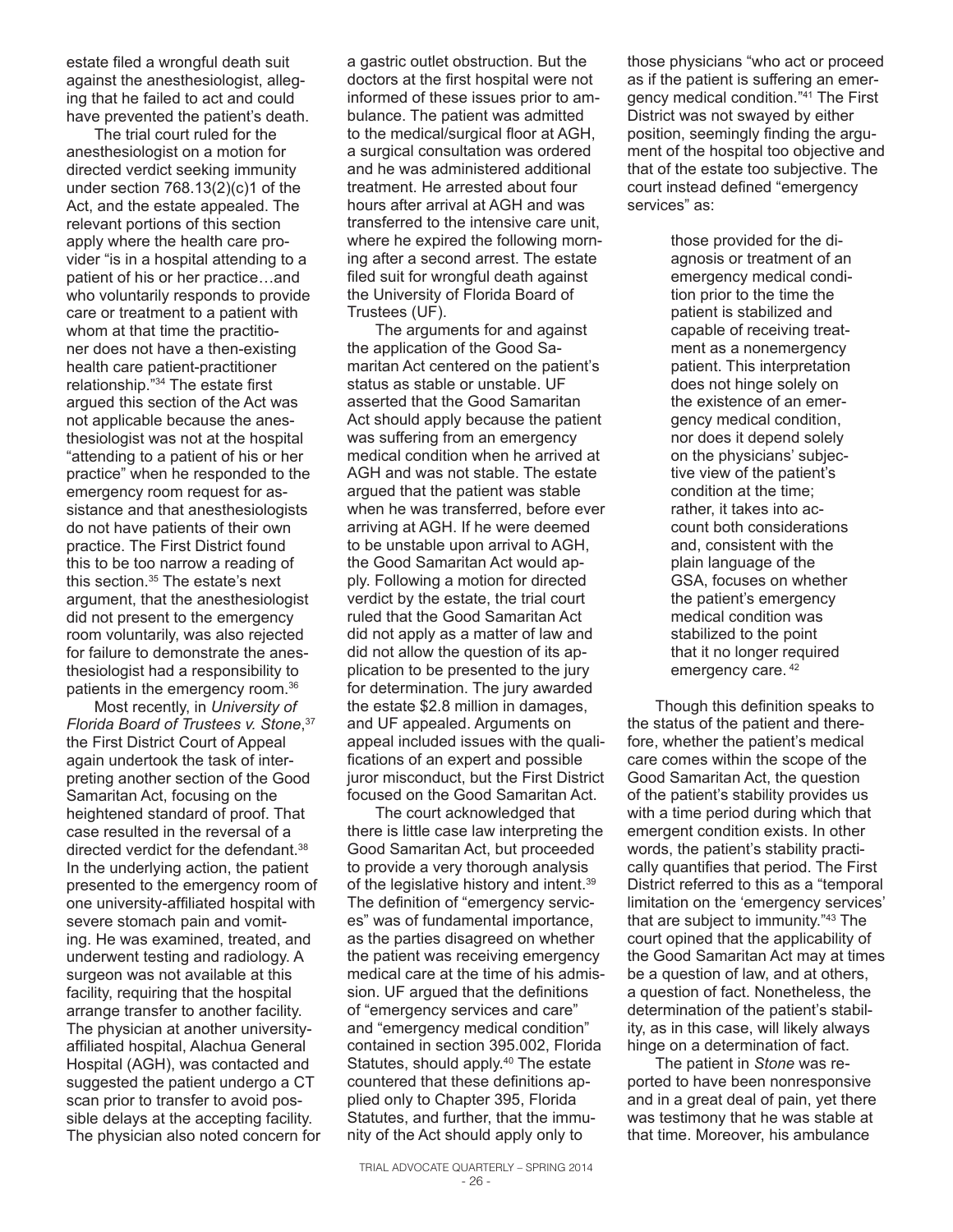transfer was regarded as routine. 44 Another issue of fact considered by the First District was the timing of his surgery, which had been scheduled for the following morning. The court did not rule on these issues, but found that questions regarding the patient's stability and ability to receive non-emergent care should have been presented to the jury. 45

 The protections afforded for the provision of negligent emergency medical care extend to the damages that may be awarded as well. In causes of action against practitioners who have provided "emergency services and care", section 766.118(4), Florida Statutes, provides for an award of no more than \$150,000 per claimant for noneconomic damages, with an aggregate cap of no more than \$300,000 in noneconomic damages for all claimants against all practitioners. 46 Further, the "practitioner" includes not only the health care provider directly involved in the emergency care, but also includes any "association, corporation, firm, partnership, or other business entity" with which the health care provider practices, as well as those individuals or entities linked by vicariously liability. 47 This expressly includes a limitation on damages resulting from medical care rendered prior to stabilization and up through and including stabilization, even if surgery is required and the patient is not stabilized until after surgery.<sup>48</sup>

### **Recommendations**

As explained above, there is very little case law interpreting the Good Samaritan Act. As a result, the courts and those who seek to apply the defenses made available by the Good Samaritan Act are significantly hampered. Though "reckless disregard" is specifically defined and other definitions can be inferred, the lack of settled definitions makes its application more challenging and serves to benefit detractors of the Act. <sup>49</sup> Consequently, the definitions of "emergency medical condition" and "emergency medical services" may be a sensible addition to the body of the Good Samaritan Act. 50

Furthermore, there may be some language of the Good Samaritan Act

that could be removed to promote clarity in application of the Act. In *Harris*, for example, one of the arguments of the Appellant hinged on which patients would be considered part of the health care practitioner's "practice."51 This language is arguably superfluous and confusing. If the health care practitioner is in the hospital attending to a patient, it serves no purpose to further explain whether it is a patient of his or her practice. 52 Yet another portion of this same section of the Good Samaritan Act, also challenged in *Harris*, is whether the health care practitioner provided these services "voluntarily."53 This section of the statute may simply convey that the health care practitioner is in the hospital and responds to a person requiring emergency medical services.

Finally, there is data to suggest that the Good Samaritan Act in Florida is underutilized by defense counsel. In a recent paper summarizing malpractice claims data involving emergency medicine, the number of claims has been steadily increasing, as have the number of paid claims. 54 Not surprisingly, the indemnity paid in these claims has also increased. From 2007 through 2011, this study noted 1,998 closed claims involving emergency medicine, yet there are only a handful of cases utilizing the protections afforded by the Good Samaritan Act. The American College of Emergency Physicians gave Florida a C- in a state report card comparing emergency care environments across the nation. 55 This report pointed to Florida's physician workforce shortage, noting an inadequate supply of emergency physicians and "with specialty coverage for emergency departments posing a particular challenge." The report recommended that Florida do more to hire and retain physicians and specialists who will take call in the emergency department. It also recommended that Florida encourage insurers to write liability policies in the state and "reduce the highest-in-the-nation insurance premiums." This will certainly be more difficult to accomplish if defense counsel do not do more to avail themselves of the protections of the Good Samaritan Act. Failing to do so will only exacerbate the

problem, discouraging physicians from practicing in Florida and thereby compromising emergency care.

Every health care provider sets out with the intention of providing the highest standard of professional care within their training and preparation. They are, by their nature, training, and oath, desirous of helping those who are ailing and in need, and keeping them from harm. Prospectively, they do not intend to harm a patient or fail to meet the applicable standard of care. In an emergency situation, there is often not a great deal of time to consider the legal ramifications of failing to meet the standard of care. The Florida Good Samaritan Act allows health care providers to render care in hightension situations without the fear of litigation. The protection from liability and high damage awards that the Good Samaritan Act provides makes it more likely that health care providers will help even when they have no obligation to do so and therefore, positively affects the lives and wellbeing of patients. The application of the Good Samaritan Act supports the legislature's efforts to improve public health and safety. However, if the Good Samaritan Act remains underutilized, it cannot effectively protect health care providers in Florida and the good care available in facilities across the state will be further compromised.

 $\frac{2}{3}$  § 768.13(2)(a), Fla. Stat. (2013).

<sup>4</sup> Ch. 65-313, Laws of Fla.<br> $\frac{5}{2}$  The concent of the "under The concept of the "undertaker's doctrine" is defined in 324A of the Restatement (Second) of Torts (1965), providing that, "One who undertakes…to render services to another which he should recognize as necessary for the protection of a third person…is subject to liability to the third person for physical harm resulting from his failure to exercise reasonable care to protect his undertaking…" and was recently addressed in *Limones v. School Dist. of* 

In the New Testament, a certain lawyer asks Jesus, "…who is my neighbor?" Luke 10:25–29 (King James Version). This seemingly simple question begins the parable of the Good Samaritan, which throughout the ages has led to a number of ethical and allegorical interpretations. Jesus responds with the story of a man who is beaten, robbed, and left for dead, and only a Samaritan stops to render him aid. He then instructs this lawyer to, "Go, and do thou likewise." Luke 10:30–37 (King James Version).

<sup>3</sup> *Id.*